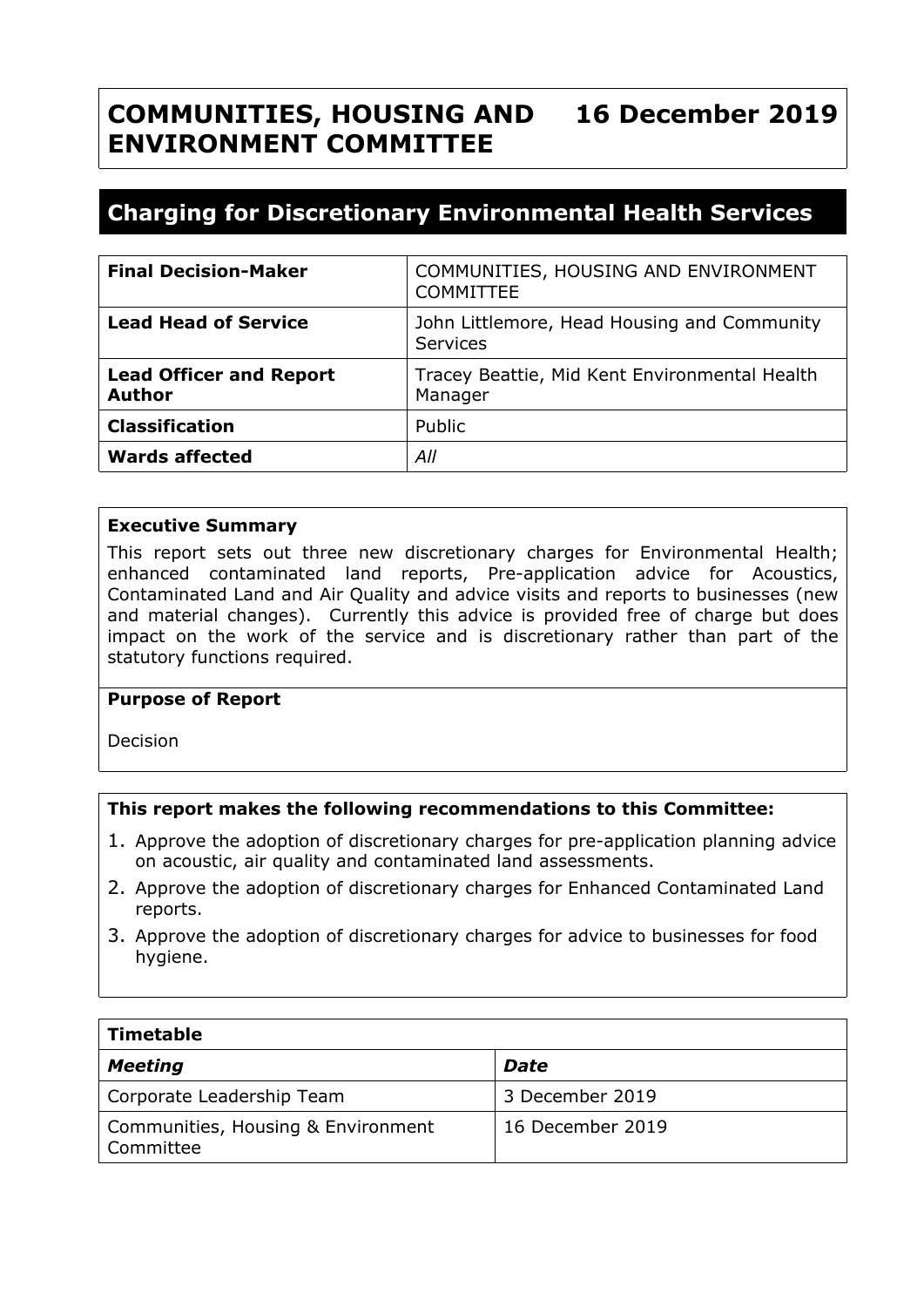# **Charging for Discretionary Environmental Health Services**

## **1. CROSS-CUTTING ISSUES AND IMPLICATIONS**

| <b>Issue</b>                                              | <b>Implications</b>                                                                                                                                                                                                                                                                                                          | Sign-off                                             |
|-----------------------------------------------------------|------------------------------------------------------------------------------------------------------------------------------------------------------------------------------------------------------------------------------------------------------------------------------------------------------------------------------|------------------------------------------------------|
| <b>Impact on</b><br><b>Corporate</b><br><b>Priorities</b> | Accepting the recommendations will support the<br>following Strategic Priorities:<br>Safe, Clean and Green<br>A Thriving Place                                                                                                                                                                                               | Head of<br>Housing &<br>Community<br><b>Services</b> |
| <b>Cross</b><br><b>Cutting</b><br><b>Objectives</b>       | The four cross-cutting objectives are:<br>Heritage is Respected<br>Health Inequalities are Addressed and<br>Reduced<br>Deprivation and Social Mobility is<br>Improved<br><b>Biodiversity and Environmental</b><br>Sustainability is respected                                                                                | [Head of<br>Service or<br>Manager]                   |
| <b>Risk</b><br><b>Management</b>                          | Considered in paragraph 5.1                                                                                                                                                                                                                                                                                                  | [Head of<br>Service or<br>Manager]                   |
| <b>Financial</b>                                          | It is appropriate to recover the cost of<br>$\bullet$<br>providing general advice as proposed in<br>this report.<br>The recommendations are expected to<br>result in net extra income in the region of<br>£1,500. This income is in addition to<br>amounts already accounted for within the<br>Council's financial planning. | Section 151<br>Officer &<br>Finance<br>Team          |
| <b>Staffing</b>                                           | We will deliver the recommendations with our<br>current staffing.                                                                                                                                                                                                                                                            | Head of<br>Service                                   |
| Legal                                                     | Under section 111 of the Local<br>Government Act 1972 the Council has                                                                                                                                                                                                                                                        | Team Leader<br>(Corporate                            |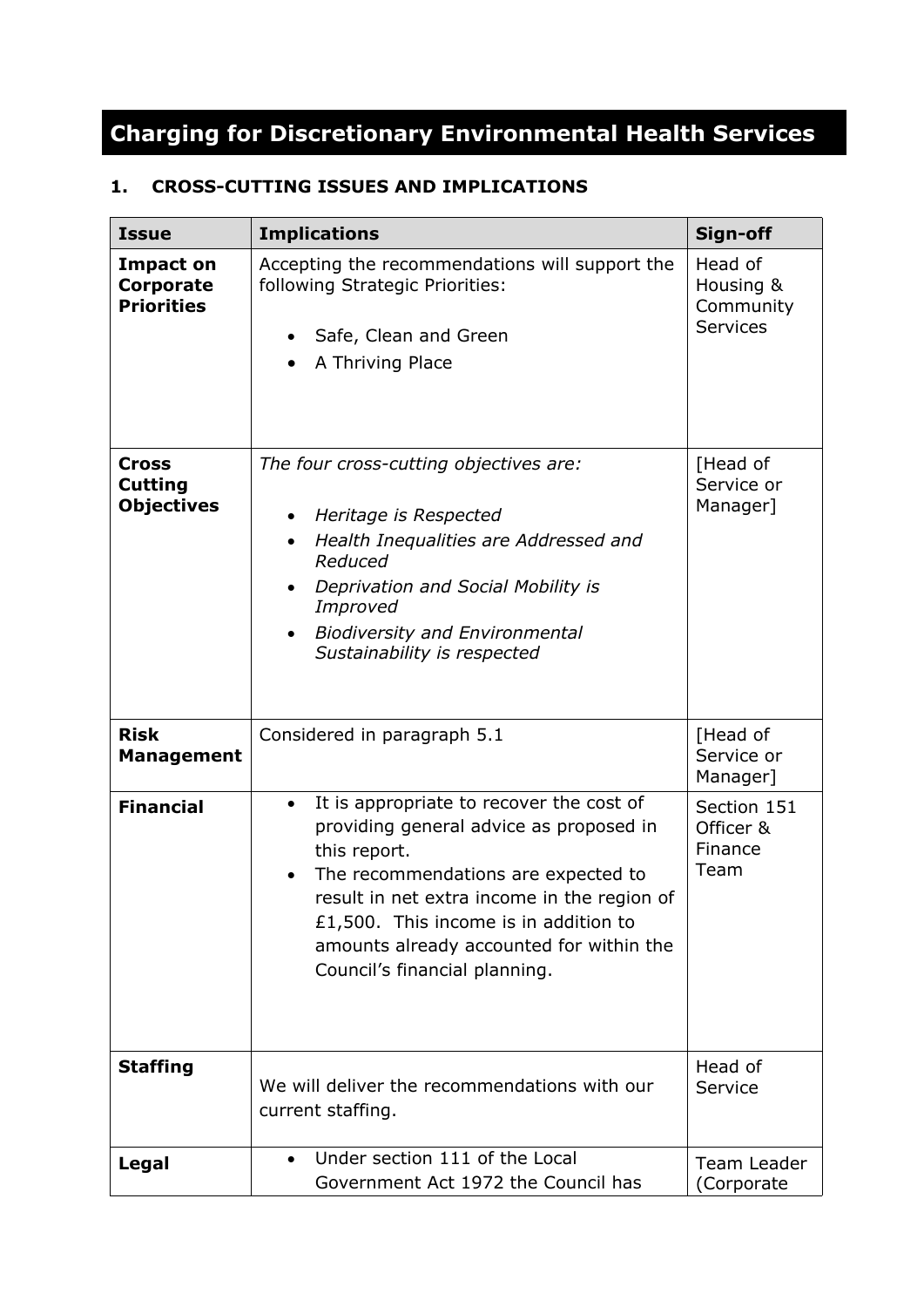|                                                 | power to do anything (whether or not<br>involving the expenditure, borrowing or<br>lending of money or the acquisition or<br>disposal of any property or rights) which<br>is calculated to facilitate, or is conducive<br>or incidental to, the discharge of any of<br>its functions. Additionally, the Council has<br>a general power of competence pursuant<br>to Section 1 of the Localism Act 2011<br>which enables it to do anything that<br>individuals generally may do. The<br>proposed discretionary services are in<br>exercise of these powers.<br>Section 93 of the Local Government Act<br>2003 permits best value authorities to<br>charge for discretionary services provided<br>the authority has the power to provide<br>that service and the recipient agrees to<br>take it up on those terms. The authority<br>has a duty to ensure that taking one<br>financial year with another, income does<br>not exceed the costs of providing the<br>service. | Governance),<br><b>MKLS</b>                      |
|-------------------------------------------------|-------------------------------------------------------------------------------------------------------------------------------------------------------------------------------------------------------------------------------------------------------------------------------------------------------------------------------------------------------------------------------------------------------------------------------------------------------------------------------------------------------------------------------------------------------------------------------------------------------------------------------------------------------------------------------------------------------------------------------------------------------------------------------------------------------------------------------------------------------------------------------------------------------------------------------------------------------------------------|--------------------------------------------------|
| <b>Privacy and</b><br>Data<br><b>Protection</b> | Accepting the recommendations will increase<br>the volume of data held by the Council. We will<br>hold that data in line with our retention<br>schedules.                                                                                                                                                                                                                                                                                                                                                                                                                                                                                                                                                                                                                                                                                                                                                                                                               | Policy and<br>Information<br>Team                |
| <b>Equalities</b>                               | No impact on groups with protected<br>characteristics identified as a result of the<br>recommendations set out in this report.                                                                                                                                                                                                                                                                                                                                                                                                                                                                                                                                                                                                                                                                                                                                                                                                                                          | Equalities<br>and<br>Corporate<br>Policy Officer |
| <b>Public</b><br><b>Health</b>                  | We recognise that the recommendations may<br>have varying impacts on population health or<br>that of individuals.                                                                                                                                                                                                                                                                                                                                                                                                                                                                                                                                                                                                                                                                                                                                                                                                                                                       | <b>Public Health</b><br>Officer                  |
| <b>Crime and</b><br><b>Disorder</b>             | There are no implications for Crime and<br>Disorder in this report                                                                                                                                                                                                                                                                                                                                                                                                                                                                                                                                                                                                                                                                                                                                                                                                                                                                                                      | Manager                                          |
| <b>Procurement</b>                              | There are no implications for Procurement from<br>this report                                                                                                                                                                                                                                                                                                                                                                                                                                                                                                                                                                                                                                                                                                                                                                                                                                                                                                           | [Head of<br>Service &<br>Section 151<br>Officer] |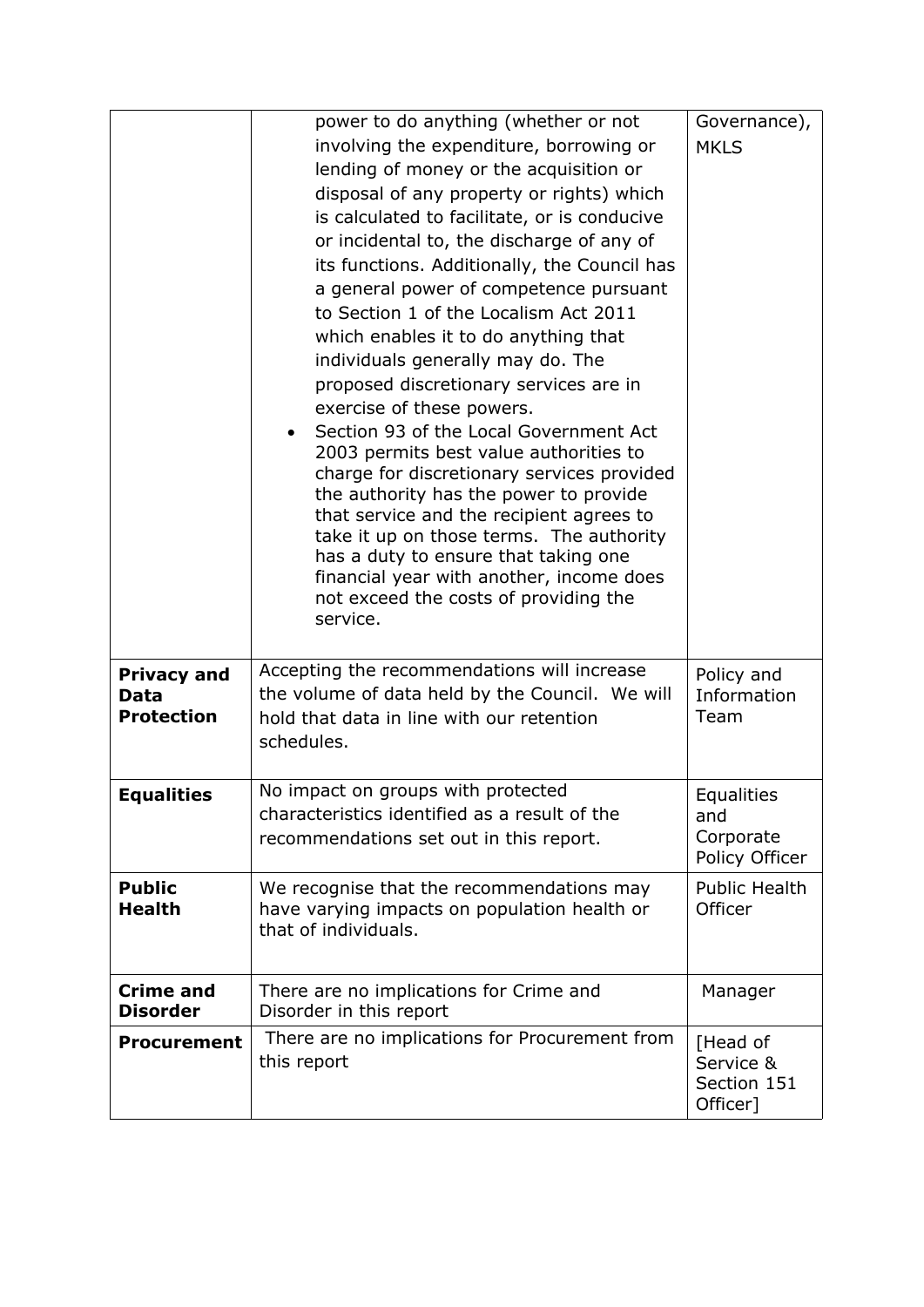#### **2. INTRODUCTION AND BACKGROUND**

- 2.1 The work of the Environmental Health Service falls into two distinct areas. Statutory duties which the local authority are legally bound to do and discretionary services which support and assist businesses, commercial developers and the public, this includes advice and guidance. Some discretionary advice overlaps with commercially available advice, other advice and guidance is for public health purposes. The public health aspect of environmental health and advice provided as part of any regulatory situations (inspections, visits and audits, complaints investigations) sit outside the scope of this report.
- 2.2 The demands placed on statutory Environmental Health services are increasing. There are, rightly, more requirements to document officer decisions, and there are expectations that processes should be adhered to and audited by management, as well as internal and external audits by the Food Standards Agency. All of which lengthen processes and absorb officer time and capacity. In addition, Environmental Health is, in part, a demand lead service, with new business churn and development applications placing claims on officer time, over and above programmed work.
- 2.3 As the service reaches capacity we will be faced with decisions relating to the continuation of these discretionary services. We can choose to draw away from them, as some authorities have, to focus resource to pure statutory functions. Or we can implement a cost recovery charge to enable businesses, developers and private individuals to access a professional service. This also enables us to control the resource we use for such work.
- 2.4 As mentioned in paragraph 2.1 in many situations the advice and guidance businesses and developers request from us is available from commercial services, but at a cost. Where as environmental health within Mid Kent Environmental Health provide appropriate and timely information free. In addition, as regulators we are in a position to explain how and what compliance can look like, where there is discretion or where we have adopted standards we can specify conditions required.
- 2.5 The principle of charging for discretionary services has been established under section 111 of the Local Government Act 1972 and section 93 of the Local Government Act 2003 to charge for discretionary services and members of the Communities, Housing and Environment Committee will recall that in 2018 they agreed to implement charges for Food Hygiene Rating Scheme Rescores for food businesses. The service also charges for the discretionary Food Hygiene Training Courses run for food businesses. Both are based on cost recovery, with a minimum number of candidates required for each training course run and rescore charges applied on application by the food business operator.
- 2.6 Income from charging for current discretionary services in environmental health is modest. Other service fees are set by government and covers pollution prevention charges and private water supply fees. The current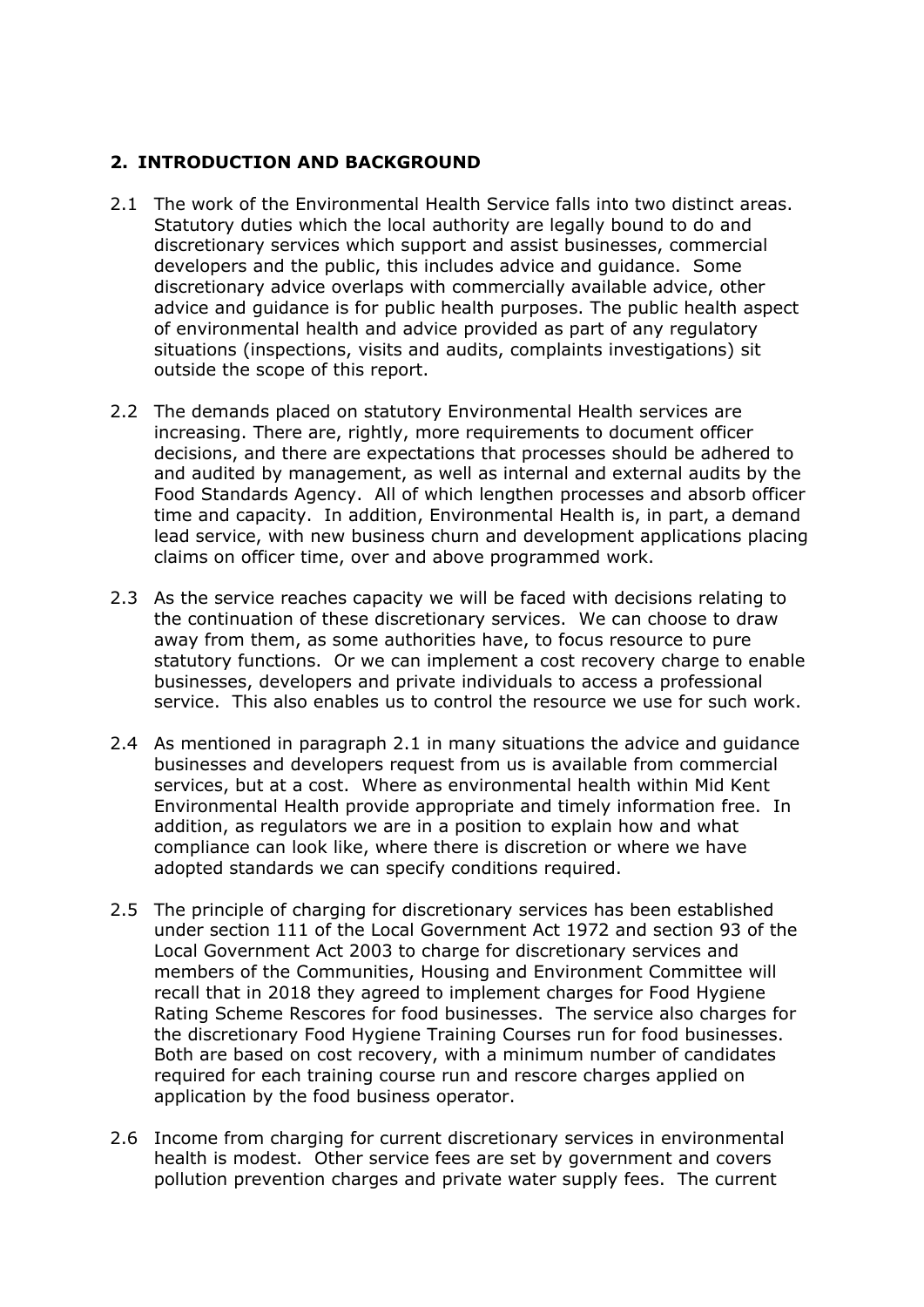contaminated land search fee is based on £25 per hour based on legal guidance obtained in 2013-14.

| <b>Discretionary Charges for</b><br><b>Services</b>       | 2018/19<br>(£) | To date<br>2019/20<br>£) |
|-----------------------------------------------------------|----------------|--------------------------|
| Food Hygiene Rating Scheme<br>Re-score Charge             | 2,080          | 2,560                    |
| Food Hygiene Training                                     | 455            | 715                      |
| <b>Contaminated Land Searches</b><br>(land charge search) | 400            | 400                      |

#### **Table 1**

- 2.7 The aspects of discretionary work under consideration for the new charges are;
	- Provision of pre-application advice for noise controls, air quality assessment advice and contaminated land mitigation
	- Enhanced advice for contaminated land enquiries
	- Advice to businesses on compliance with regulatory requirements.

The service has always provided advice to those who approach the service but this isn't uniformly made by all businesses and developers. Requests can be 'niche' and require in depth research from the officer before responding. Such work is professionally rewarding and plays to the core of our role of environmental health in supporting people, businesses or developers.

- 2.8 The purpose of introducing a range of charges for these discretionary services has three purposes;
	- Establish consistency and fairness to all businesses
	- Ensure consistency of approach by officers and enable targeting of professional resource
	- Provide a cost recovery structure for the discretionary work currently provided by the service.
- 2.9 The discretionary charges proposed in this report are currently implemented by other Kent local authorities such as Canterbury, Dartford, Sevenoaks and many London authorities.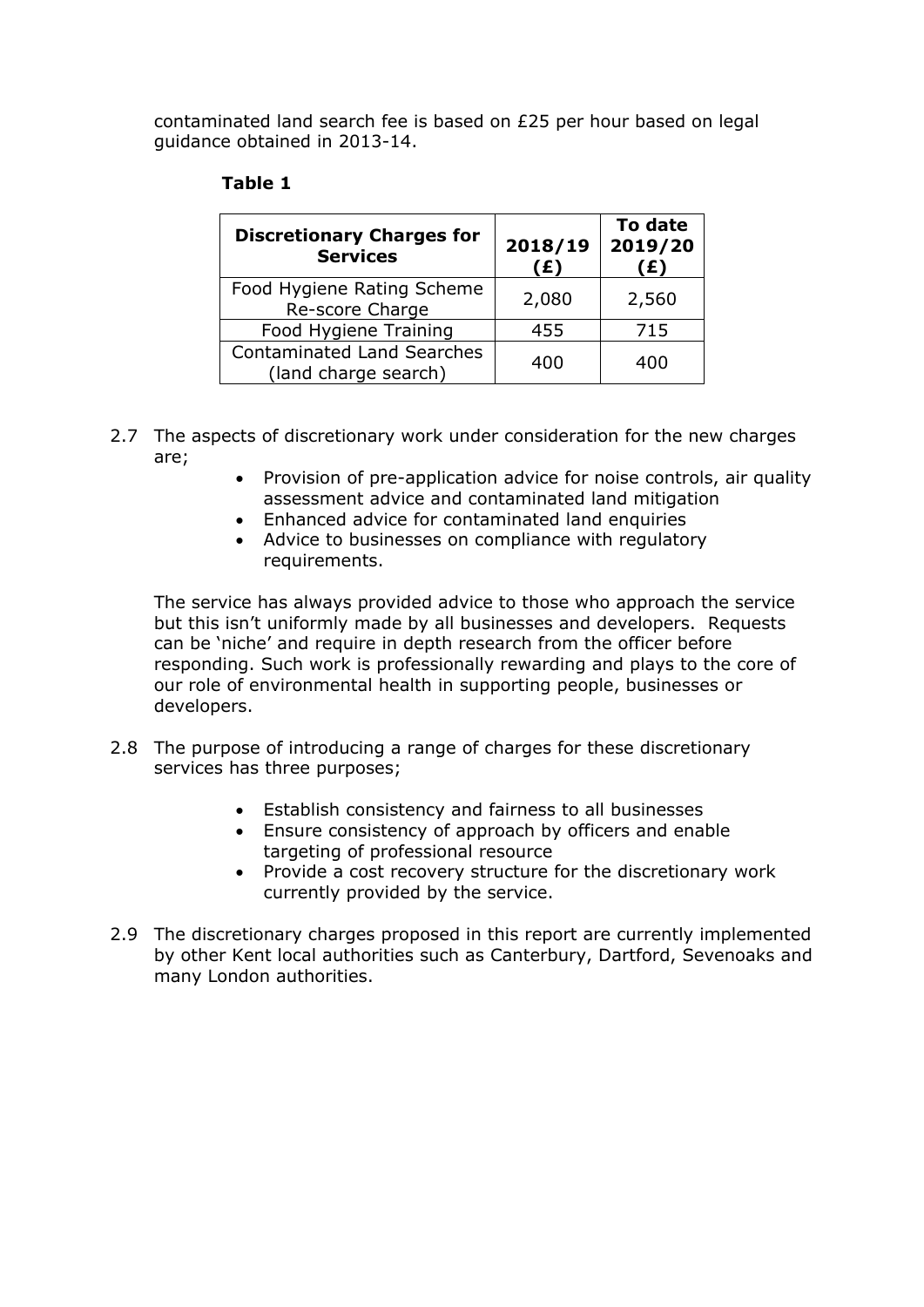2.10 The proposed charges are set out below with indicative income from each area.

| <b>Service</b>                                   | <b>Specific element</b>                                                                                                                                                                                                                                                                                                                        | Cost                                     | <b>Potential</b><br><b>Demand &amp;</b><br><b>Income</b> |
|--------------------------------------------------|------------------------------------------------------------------------------------------------------------------------------------------------------------------------------------------------------------------------------------------------------------------------------------------------------------------------------------------------|------------------------------------------|----------------------------------------------------------|
| <b>Contaminated</b><br>land searches             | <b>Basic Environmental</b><br><b>Information Regulation</b><br><b>Request</b><br>Factual report, maps, list of<br>planning applications,<br>locations of requested<br>features such as private<br>water supplies etc. if we<br>hold that data.                                                                                                 | To remain at<br>current rate<br>£25 / hr | $4 - 6$ per<br>year<br>(E200)                            |
|                                                  | <b>Enhancement 1</b><br>Additional research into<br>planning history to identify<br>any contaminated land<br>reports that may be<br>connected to the site.                                                                                                                                                                                     | £55 /hr                                  | $2 - 4$ per<br>year<br>(E500)                            |
|                                                  | <b>Enhancement 2</b><br>Additional to either above<br>elements, to include<br>officers professional<br>opinion on likelihood of site<br>being subject to further<br>investigation under P2A of<br>the Environmental<br>Protection Act 1990.<br>A view based upon the<br>information available to the<br>council at the time of the<br>request. | £55 /hr                                  | $1 - 3$ per<br>year<br>(E500)                            |
| Pre<br><b>Application</b><br><b>Consultation</b> | Pre-app advice via the<br>planning team as part of<br>their overall service                                                                                                                                                                                                                                                                    | No charge                                |                                                          |
|                                                  | Direct approach from<br>consultant to review and<br>approve either scope of<br>works or completed report<br>prior to submission.<br>Written response and<br>advice provided.                                                                                                                                                                   | £55 / hr                                 | 3 per year<br>$(E350 -$<br>450)                          |
|                                                  | Site visits as part of the<br>above<br>Any visit as part of                                                                                                                                                                                                                                                                                    | Hourly Rate<br>plus mileage<br>No Charge | 2 per year<br>E500)                                      |

regulation to check up compliance and progress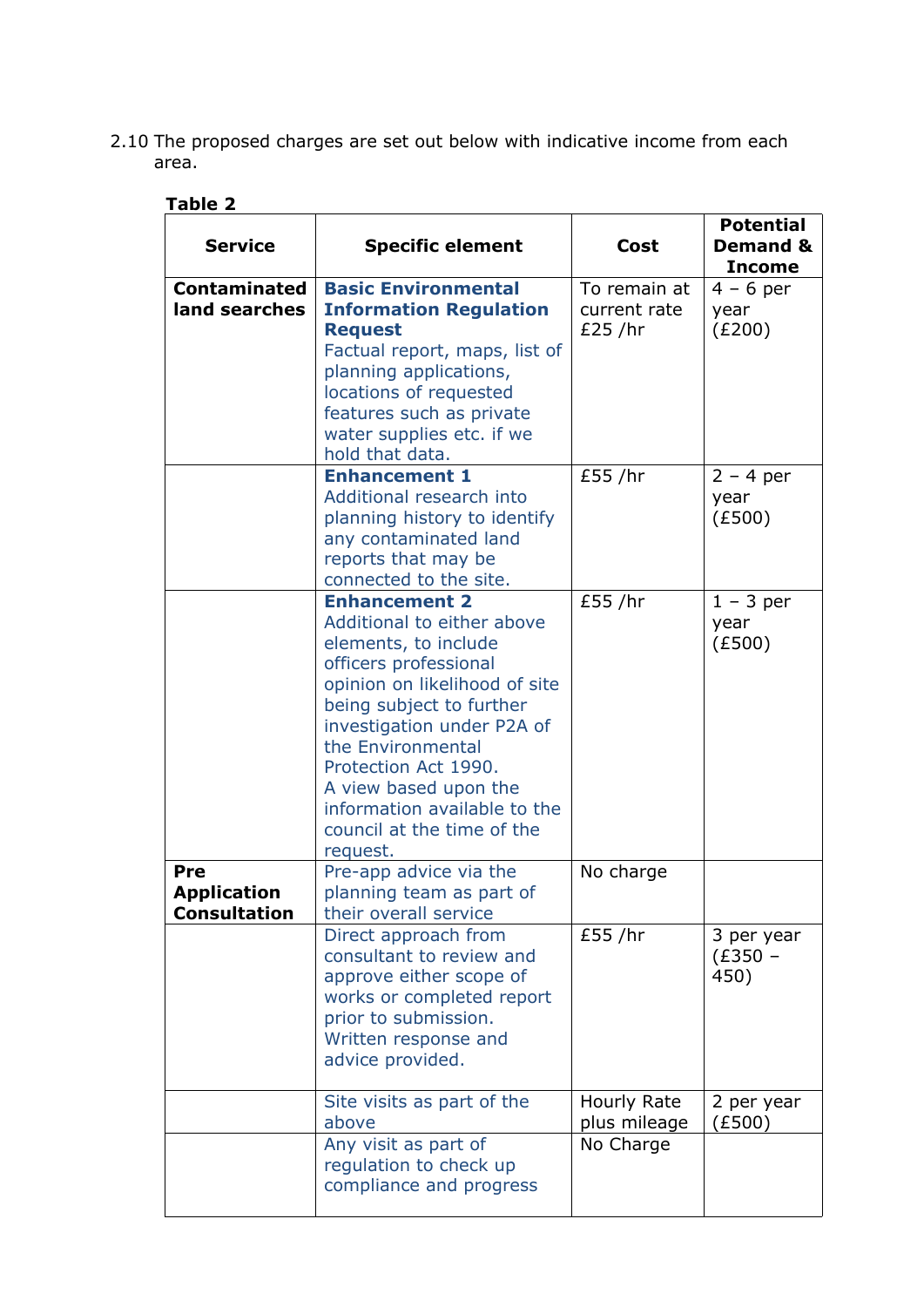| <b>Service</b>                   | <b>Specific element</b>                                                                                                                                                                                                                                             | Cost                                                 | <b>Potential</b><br><b>Demand &amp;</b><br><b>Income</b> |
|----------------------------------|---------------------------------------------------------------------------------------------------------------------------------------------------------------------------------------------------------------------------------------------------------------------|------------------------------------------------------|----------------------------------------------------------|
| <b>Business</b><br><b>Advice</b> | Advice given during routine<br>inspections or in response<br>to service requests<br>purposes                                                                                                                                                                        | No Charge                                            |                                                          |
|                                  | Direct approach by a food<br>business to give advice on<br>plans and layout of the<br>food business. (including<br>approved premises)<br>Direct approach for advice<br>on setting up a new food<br>business (pre start up<br>advice)<br>Direct approach for kitchen | £55 /hour<br>Rate plus<br>mileage for<br>site visits | 2 per year<br>(E500)                                     |
|                                  | design advice or expanding<br>an existing business                                                                                                                                                                                                                  |                                                      |                                                          |

### **Financial Consideration**

- 2.11 Charging for discretionary services aligns with the conclusions made in the Council's Medium Term Financial Strategy 2020/21- 2024/25 (paragraph 3.11) which stated that although largely self sufficient the Council needed to assume a continued reliance on self-generated resources.
- 2.12 Charges are based on cost recovery including 'back office' costs.
- 2.13 Charging for services will allow managers to control demand. Although the charge is based on a cost recovery it may deter some from using the service, conversely release pressure on officer time. It will enable managers to manage their professional resources by prioritising statutory functions and urgent matters, through applying time frames for responding to these discretionary requests. This will enable businesses to plan and seek alternative commercial providers rather than service responses.

#### **Pre- Planning Application Advice**

2.14 Officers in Environmental Protection provide professional detailed advice for some often complex developments. It is only direct requests by consultants, acoustic, contaminated land and air quality that would be charged, rather than a duplication of the existing pre-application advice system which comes via the planning portal process. Environmental Protection officer work closely with developers and specialist consultants to explore the standard of work required to overcome noise concerns, or mitigation measure required for air quality assessments before the applications are submitted through the planning portal. This pre application work enables developers to submit their application and reduce the pathway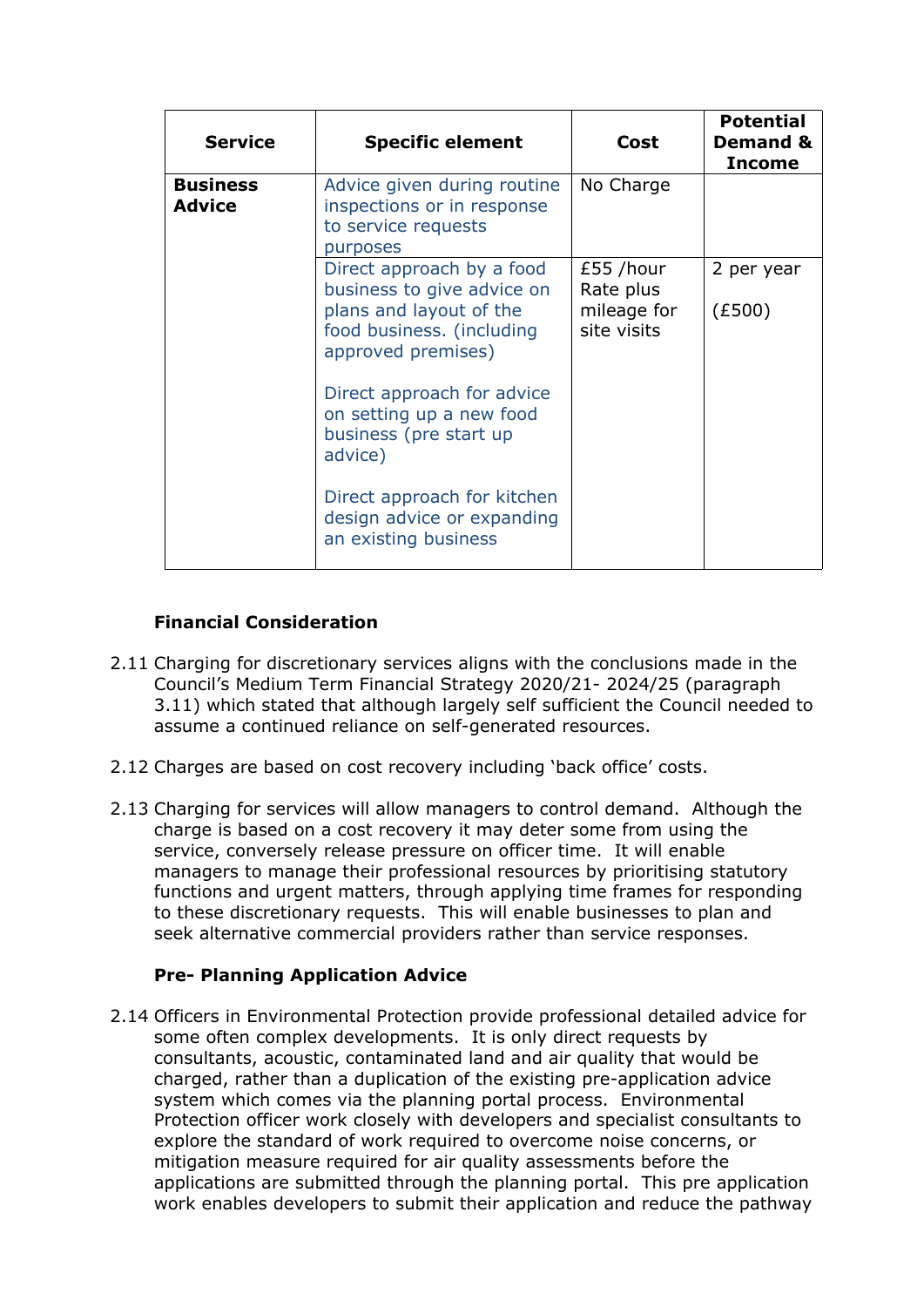to approval by committee. This does not, and would not predetermine the approval process at committee.

2.15 Often consultants will approach Environmental Protection to confirm satisfaction with the scope of an investigation or assessment prior to providing a quote to a potential client or to ensure that this is not rejected. Consultants will also ask for officer approval before it is finalised to the client.

#### **Enhanced Advice for Contaminated Land Enquiries**

- 2.16 The service has a duty to supply baseline information for contaminated land searches; the current fee is based on legal advice. However we are aware that there is potential to provide an enhanced, more detailed response which we could charge more for to bring us in line with other local authorities in Kent.
- 2.17 However there is often a request to provide more detailed information, such as that contained in planning records, which can be accessed by anyone via the planning portal. For a site with a lengthy development history this can take many hours. This additional information is currently provided on request by developers or home owners, yet commercial firms also provide and charge for the same service. The professional opinion of the contaminated land officer is often sought, as to whether a particular site is likely to be investigated further by the council. This opinion is not subject to the same price regulation as basic Environmental Information Regulation details and could be charged for as part of an enhanced package. Currently it is provided free of charge with other information supplied mainly to developers.

#### **Business Advice and Support**

- 2.18 Primarily focused at new food businesses that request pre-opening advice visits or discuss with officers the range of facilities their businesses will need. Such advice is positive for both the business and the service by providing a clear understanding of their legal responsibilities and dispel myths, there-by save the businesses time and money. And for the service the visit can save time at later inspections and foster good officer/business relationships. Not all businesses seek out advice before they open, some have access to commercial advisors, and others rely on their own experience and knowledge.
- 2.19 Other common advisory situations may involve changes to process for manufacturers or expansion of premises. Important as this work is, it is not a statutory requirement, it can take hours of officer time researching, writing emails/letters and working with other agencies.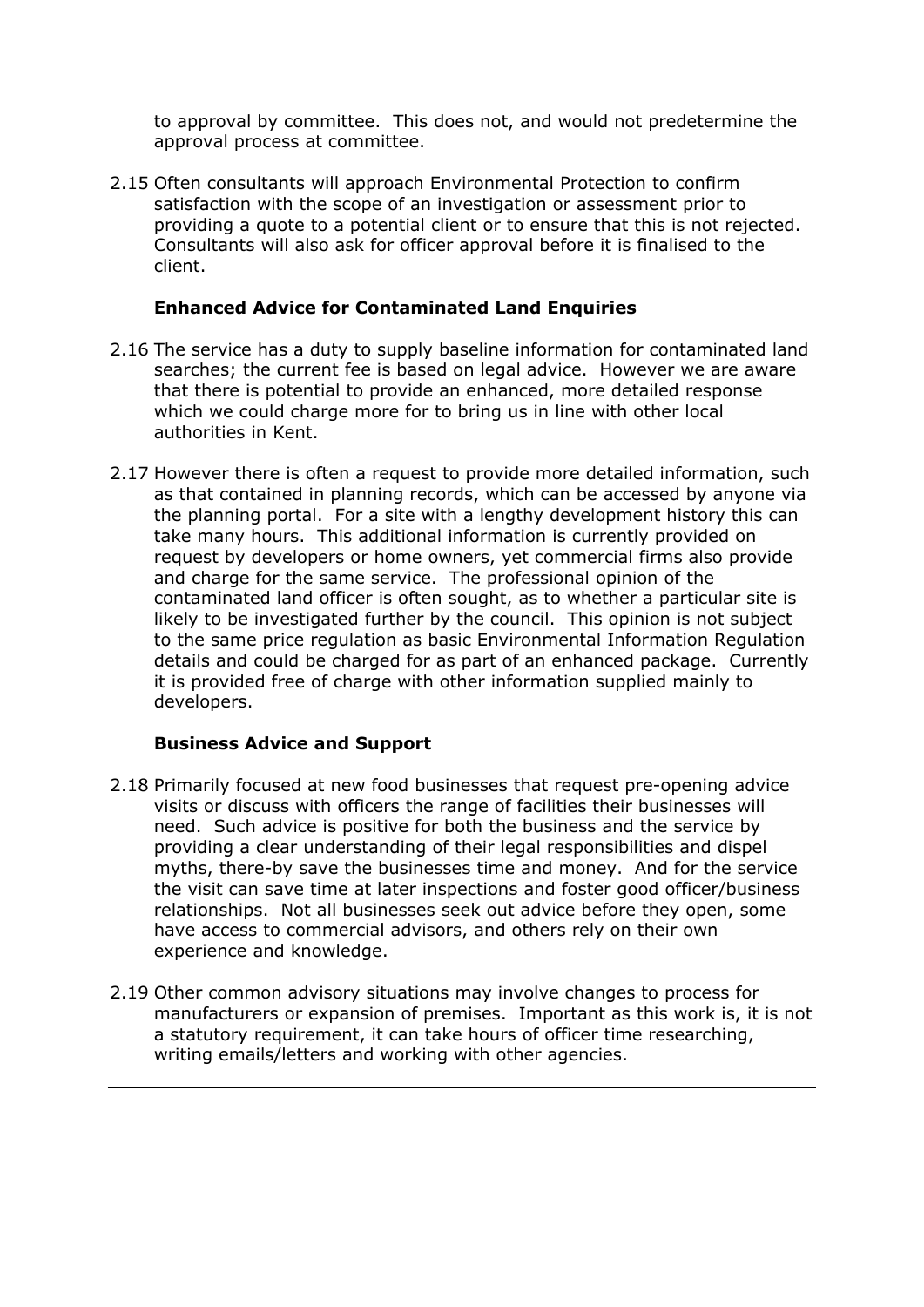### **3. AVAILABLE OPTIONS**

#### 3.1 **Option 1**

To approve the application of discretionary charges for all service areas identified in the report; pre application planning advice for environmental health, enhanced advice for contaminated land enquiries, and for advise to businesses. Although charging may drive some businesses to seek advice from the private sector there are many that would prefer to seek advice from the regulatory authority. Over all these measure will generate some income for the authority and should this be an increasing area of work it may support service delivery in the future. Through adopting a charging scheme managers can control demand for the services, focus time and resource where needed, whether this is on statutory functions or towards advice and enable the Council to recover income on a cost recovery basis.

#### 3.2 **Option 2**

To approve one or two of the proposed charges of the three areas identified in the report. This may raise questions of inconsistency of application, such as why one area has been approved for discretionary charge and another not applied. This will provide the service with a clear indication of whether the service continues to provide the discretionary service should demand for statutory functions continue to grow.

#### 3.3 **Option 3**

Not to approve the adoption of any charges for discretionary services. This will retain the current position. This will impact on whether the discretionary service is delivered in the future.

#### **4. PREFERRED OPTION AND REASONS FOR RECOMMENDATIONS**

4.1 The preferred option is Option 1, to approve all three discretionary charges to enable the service to continue to provide discretionary advice. It will confirm a commitment to providing important services on a cost recovery basis.

#### **5. RISK**

5.1 The risks associated with this proposal, including the risks if the Council does not act as recommended, have been considered in line with the Council's Risk Management Framework. That consideration is shown in this report at paragraphs  $2.2 - 2.13$ . We are satisfied that the risks associated are within the Council's risk appetite and will be managed as per the Policy.